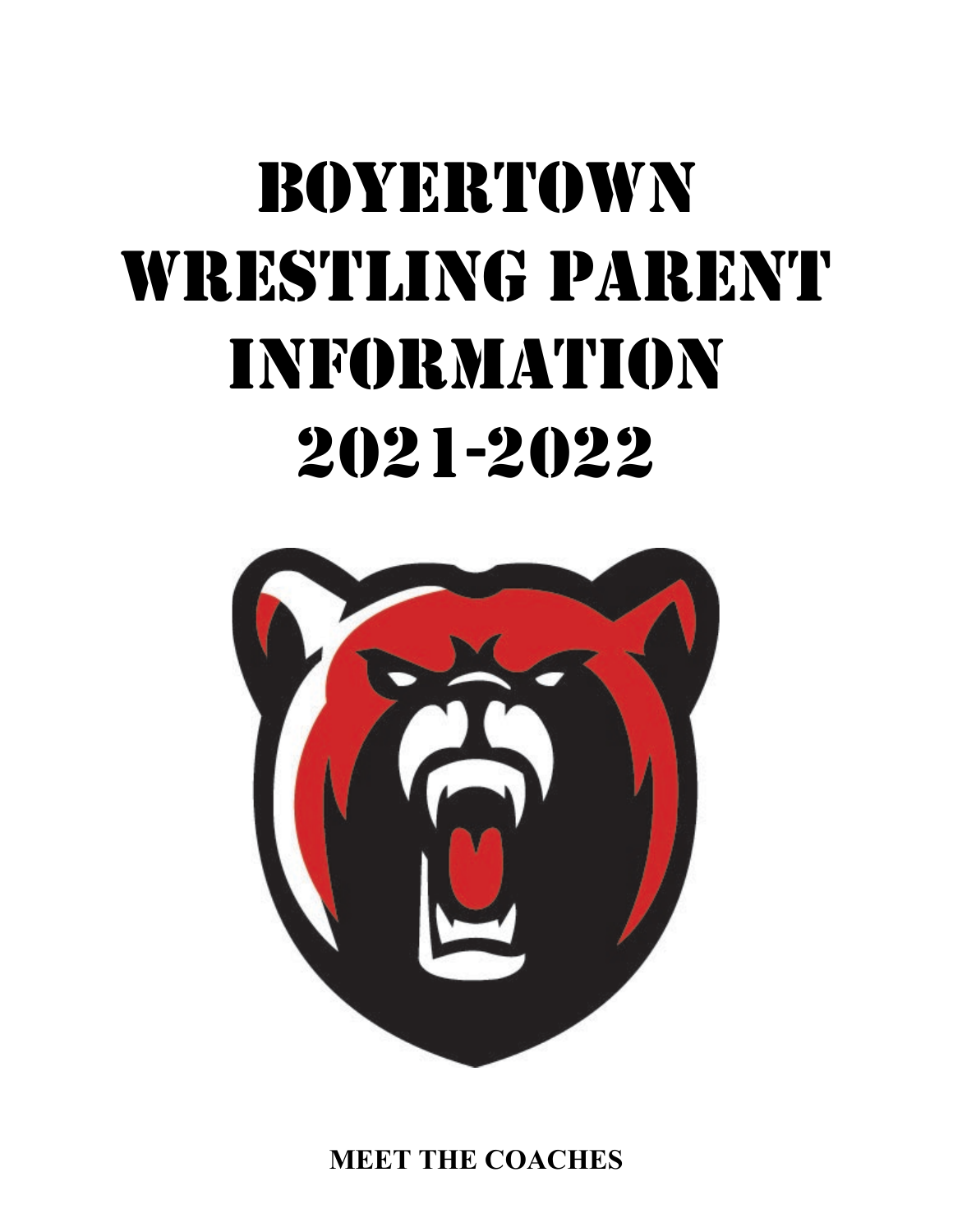#### **Mission Statement**

Our purpose as coaches is to give each wrestler the most positive athletic experience possible. We want to develop character by utilizing the priceless life lessons that are inherent within the sport of wrestling. We want each wrestler to be successful on the mat, in the classroom, and in life.

#### **Philosophy**

Develop all three dimensions of our athletes:

- 1. **Physical** technique, strength, power, speed, quickness, conditioning
- 2. **Mental** motivation, confidence, emotions, and team cohesion
- 3. **Heart** character, identity, purpose, self-worth, and value

#### **Background Information**

| <b>Tony Haley</b> Head Coach                                             | ahaley@methacton.org | $(610)$ 324-3034 |
|--------------------------------------------------------------------------|----------------------|------------------|
| 28 years coaching experience (Jr. High, high school: Head and assistant) |                      |                  |
| Wrestler for Bloomsburg University and Mansfield University              |                      |                  |

#### **Dave Jones Assistant Coach**

Former head and assistant coach at Boyertown High School 3X All conference for Messiah College State Qualifier for Boyertown

#### **Jon Neiman Assistant Coach**

2X state qualifier for Boyertown High school PSU alumni Several years HS coaching experience

#### **Volunteers: Jon Cooley / Pete Ventresca / Mike Porecca / Brody O'Connell**

#### **PHYSICAL INFORMATION**

1. All physical and associate paperwork must be complete and turned into the High School Athletic Office before the wrestler will be allowed to participate.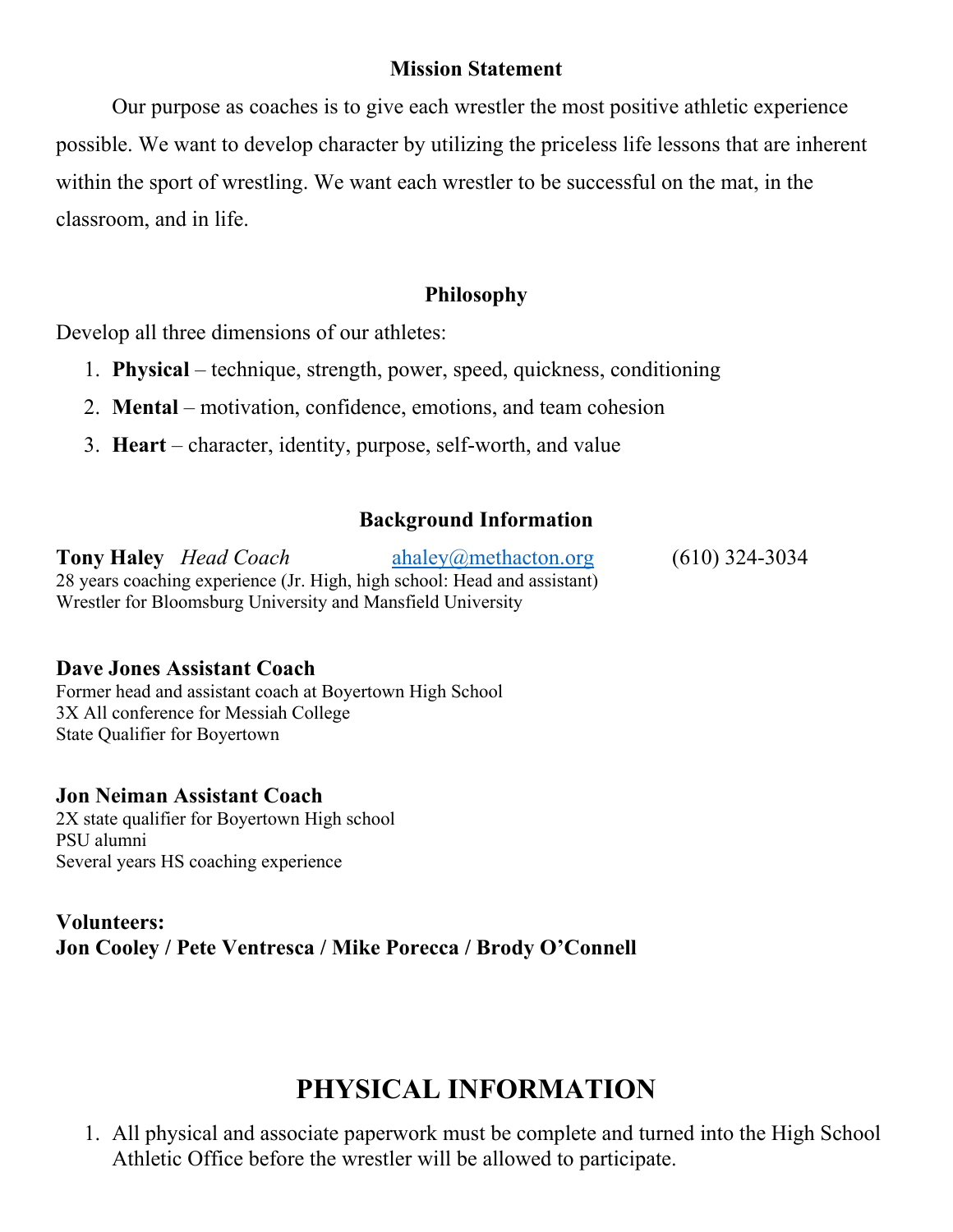- 2. If this is the first sport you are participating in this school year, a comprehensive physical will be required
- 3. If this is the second sport you are participating in this school year, a recertification will be required.

**All physicals are completed online at PlanetHS, no forms are turned into the athletic office. I** 

#### **have attached the instructions and also they are online**

**at <https://boyertownathletics.com/main/otherad/contentID/52801313>**

#### **INJURIES AND MEDICAL CONCERNS**

- 1. Wrestling is a contact sport with the risk of injury present at all times.
	- a. Report all injuries to the coach/trainer.
	- b. All injury treatments and tapings should be completed prior to the start of or after practice has finished.
	- c. Ice, ice, ice.
- 2. Wrestling is a sport that causes an increased chance of skin infections.
	- a. Shower immediately after every practice and competition.
	- b. Wear clean workout gear every practice.
	- c. Lysol spray items like shoes, knee pads, and headgear.
- 3. If a wrestler is unable to practice for an extended period of time for either of the above reasons, they will need to practice for three days before being allowed to wrestle-off.

#### **ATHLETIC TRAINER**

Donna Harmon / Sue Begany / John Anthony Rossi

#### **WEIGHT CERTIFICATION INFORMATION**

1. A wrestler must certify to wrestle in a particular weight class.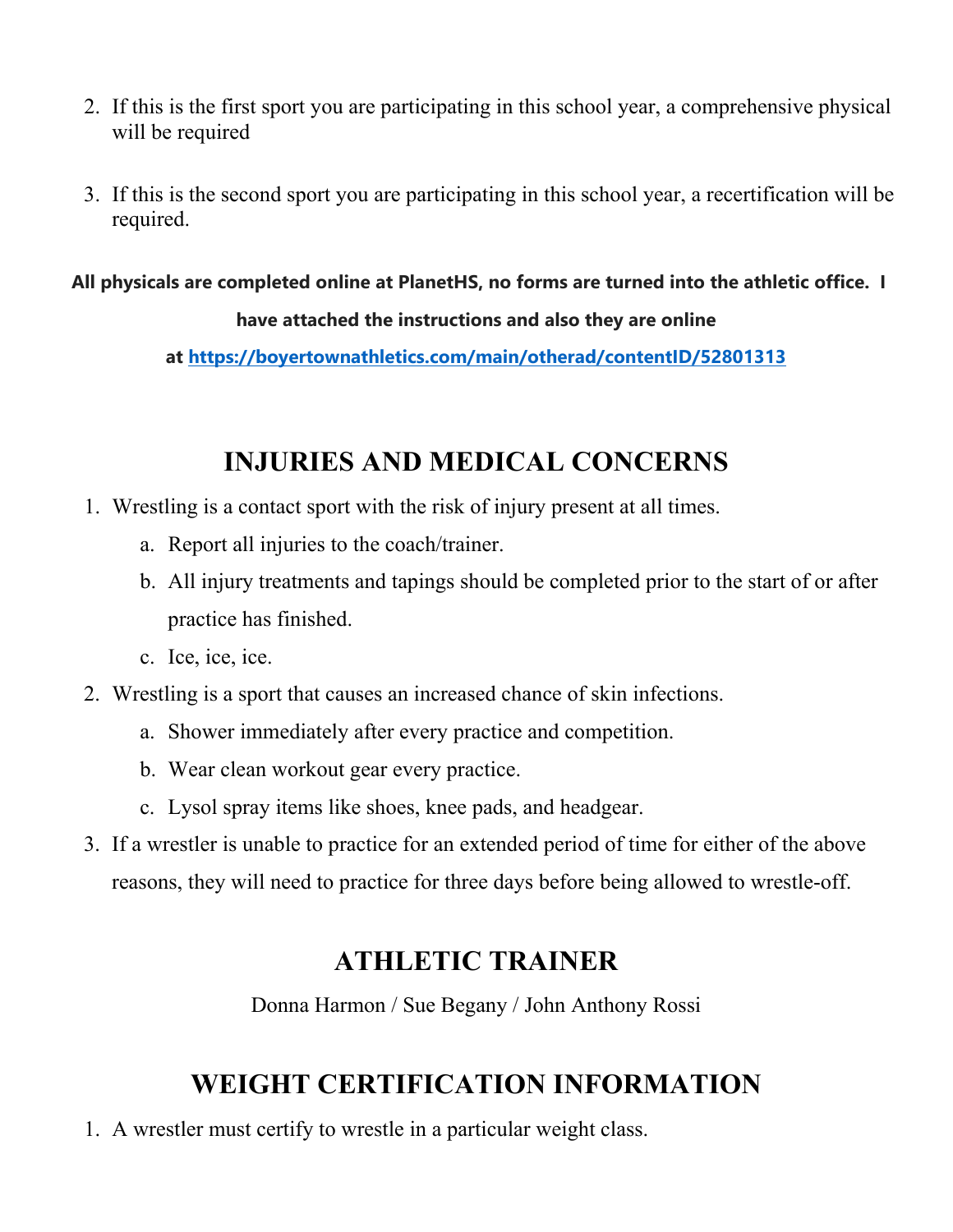- 2. To be certified the wrestler must pass a hydration test (urinalysis pee test), be weighed and have their body fat assessed (pinch test) during the assessment time period (Hint – drink more water than you think you need).
- 3. This information is placed into a mathematical equation and a minimum certified weight (MCW) is determined.
- 4. The wrestler may not have a body fat percentage of lower than 7 percent at their MCW. If they do, they would have to get a medical release from a doctor allowing them to compete at their desired weight. Example – Joe weighs in at 112 lbs. and has 5% body fat. In order for him to be certified, he needs to have a doctor sign off that he can safely compete at 112 lbs.
- 5. Most wrestlers are generally over 7% body fat and would have to lose weight to get to their MCW. A wrestler is only allowed to lose 1.5% of their body fat per week. Example – Bob weighs 200 lbs. and has a MCW of 182 lbs. It will take Bob approximately 6 weeks to descend to his desired weight class (200 - 3 lbs. (1.5% of 200 lbs.) X 6 weeks).
- 6. If Bob weighs in above his descention plan weight (week two weight was 194 lbs. and Bob weighed in at 196 lbs., 2 lbs. more than his eligible weight), his weight descention plan will automatically reset to reflect the higher weight.
- 7. If Bob weighs in below his descention plan weight (week two weight was 194 and Bob weighed in at 192, 2lbs less than his weight), than his weight descention plan will remain the same and he will not be able to wrestle his desired weight class any earlier than he normally would.
- 8. Final certifications must be complete prior to the first day of practice. Please see Donna Harmon, Coach Haley, Coach Ventresca, or Coach Jones for pre-certification readings prior to final certifications!

#### **TEAM EXPECTATIONS**

#### **Purpose**

The reason for having team expectations is to assist each wrestler progress as close to their full potential as possible. This potential, as stated in the coaching philosophy, is in the three dimensions of the sport (physical, mental, and heart). It is crucial that every member of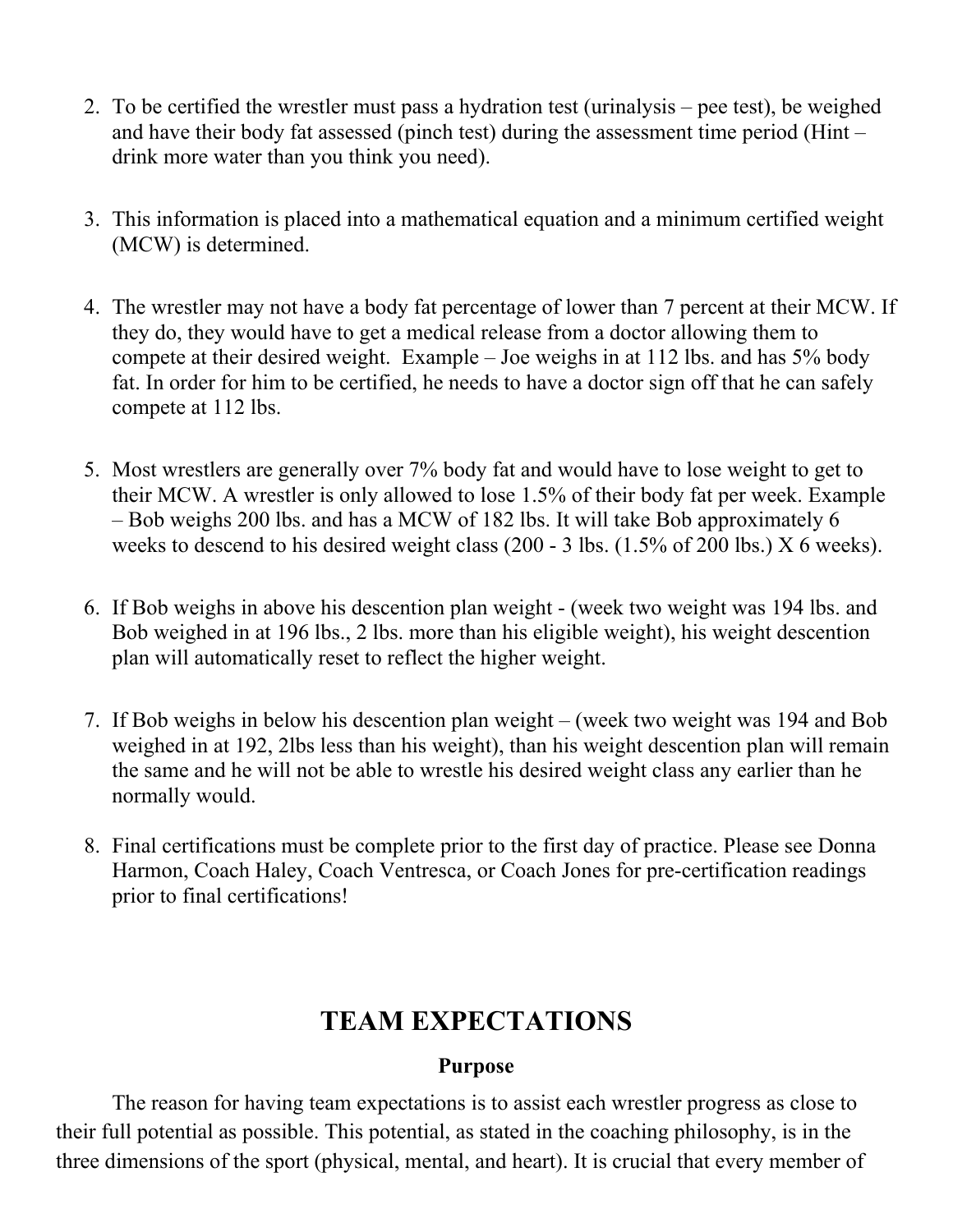our team adopt these expectations to strengthen the whole team. The coaching staff adopts the belief that you want our assistance in helping you reach your goals as a member of this team.

#### **Rules**

- 1. Wrestlers are expected to present themselves as people of highest character and fierce competitors at all times (i.e. in school, on the mat, and at home). Be reminded that your actions, words, and appearance all reflect on you, your team, your school, and your family.
- 2. Wrestlers are expected to treat every member of our coaching staff, managers, and team with complete respect. Any form of hazing or victimizing members of the team is prohibited. Behavior or attitudes deemed to be detrimental to the well-being of Boyertown Wrestling is prohibited.
- 3. Wrestlers are expected to follow all guidelines set forth by the Boyertown Area School District Handbook, P.I.A.A., and local, state, and federal governing bodies.
- 4. Wrestlers are expected to be at every practice and competition (unless previously excused by the head coach through parent/guardian communication).
- 5. Wrestlers are expected to be on time for school every day disqualifies you from practicing and competing that day, and counts as an unexcused absence.
- 6. Wrestlers are expected to be on time for all practices and matches
	- a. **Regular** starts at 3:30 p.m. and ends at approximately 5:30 p.m.
	- b. **Early Dismissal** start times will be announced
	- c. **Saturday and Holidays** starts at 8:00 a.m. and ends at approximately 10:00 a.m.
	- d. **Snow Days** start times will be announced these practices are NOT mandatory if you are unable to travel safely.
- 7. Wrestlers are expected to take responsibility of their chosen weight, and make it. We do not decide for a wrestler to lose weight. If a wrestler choses to lose weight, please do so responsibly and stay hydrated.

#### **Discipline**

The result of violating the team expectations will be a disciplinary consequence. These consequences range from positive reinforcement, suspension, or dismissal from the team. Please understand that the coaching staff does not desire to utilize these consequences, but will not sacrifice the integrity of the team or program for one or two individuals.

#### **Wrestle-Offs**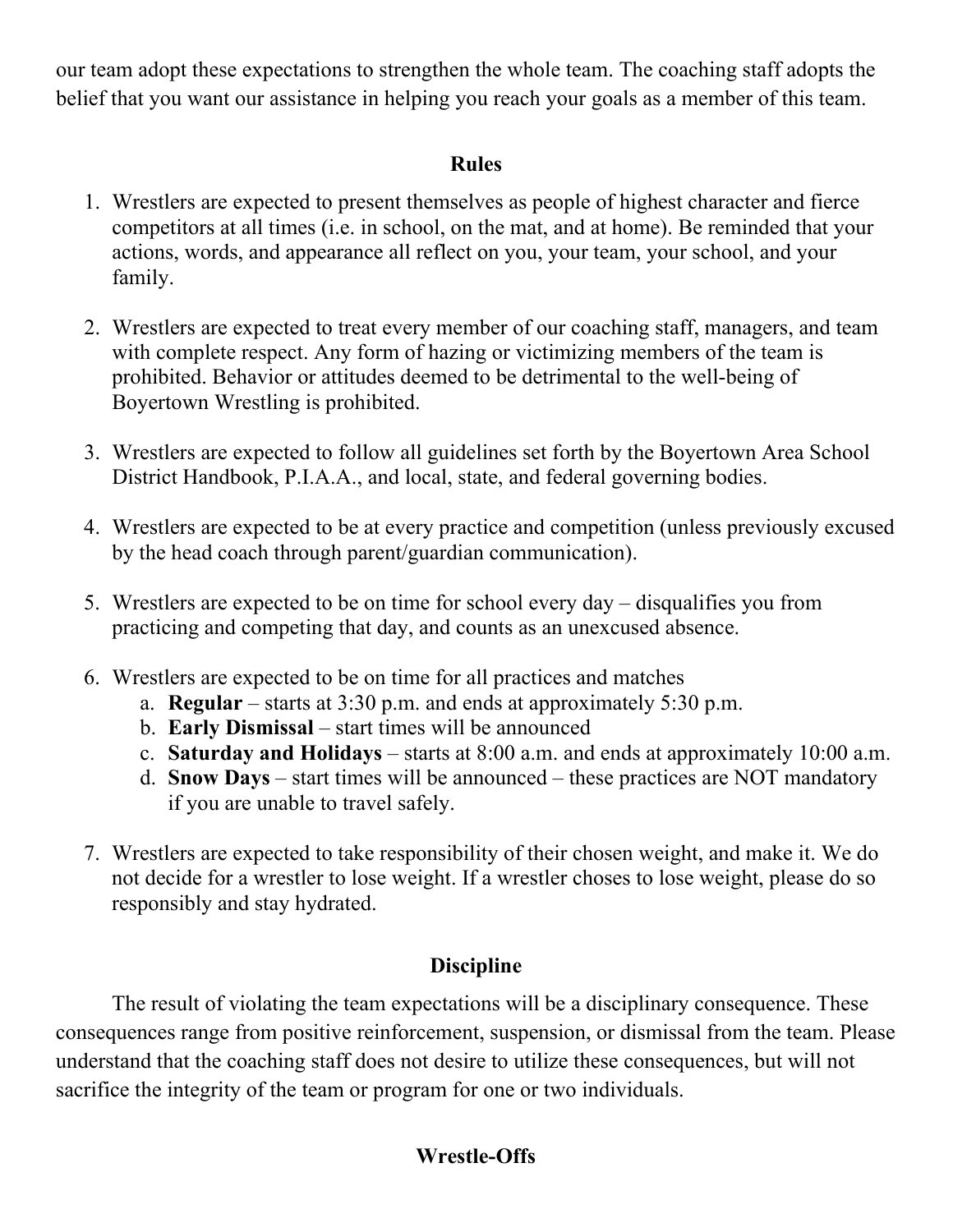In our sport, the varsity and JV spots are determined by wrestle-offs. Wrestlers may challenge at the weight class of their choice (provided they are certified at and eligible for that weight). Wrestlers will declare they are competing at a weight class in the beginning of the season, and a series of wrestle-offs will occur (Note: wrestlers may choose to change weight classes later in the season). On the day of the wrestle-off, all challenging wrestlers must be within 4% of their chosen weight class.

#### **Example:**

- Wrestler A has chosen to compete at 138 lbs. They must weigh less than 143.5 lbs. on the day of the challenges.
- If they weight greater than their 4% allowance, they may challenge at the next weight class.
- In this situation, the Wrestler at 145 lbs. will not be asked to be in the 4% allowance, since they were not notified of the challenge.

After the wrestle-off, the losing wrestler may challenge again during the next wrestle-off. Once two particular wrestlers have three consecutive wrestle-off results, they will not be able to challenge again at that weight.

#### **Example:**

- Wrestler A and Wrestler B are competing for 152 lbs.
- Wrestler A won match one
- Wrestler B won match two
- Wrestler A won the next three matches
- Wrestler B would no longer be able to challenge Wrestler A at 152 lbs.
- In this situation, if Wrestler A was to change weight classes, Wrestler B could begin a new round of wrestle-offs to compete at the new weight class.

During Team Dual competitions, wrestlers could wrestle either the weight class they weighin at, or a weight class above, depending on the coaches' discretion in the best interest of the team. The coaching staff has the final decision on who is, or who is not, wrestling in team dual competitions.

### **Post-Season Weight Class decisions are due to Coach Haley by Monday, January 25, 2022.**

| Sunday | Monday | <b>Tuesday</b> | Wednesday | Thursday | Friday | Saturday |
|--------|--------|----------------|-----------|----------|--------|----------|
|        |        | 2              | 3         | 4        | 5      | 6        |
|        | 8      | 9              | 10        | 11       | 12     | 13       |

## NOVEMBER 2021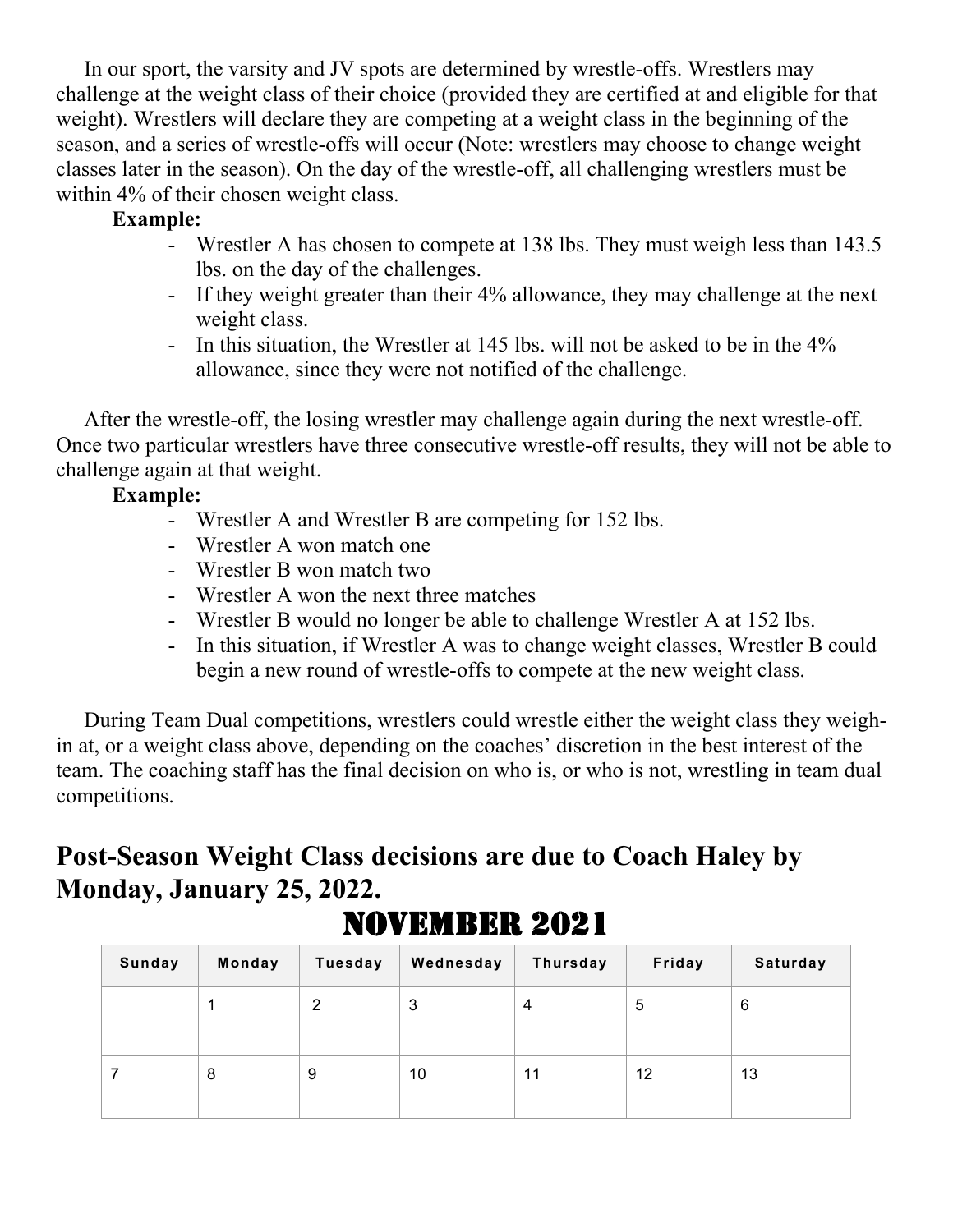| 14 | 15                        | 16<br>Freshman<br>Frenzy  | 17<br>Freshman<br>Frenzy | 18<br>Freshman<br>Frenzy | 19<br>1 <sup>st</sup> Practice | 20<br>AM practice      |
|----|---------------------------|---------------------------|--------------------------|--------------------------|--------------------------------|------------------------|
| 21 | 22<br>Regular<br>Practice | 23<br>Regular<br>Practice | 24<br>Early<br>Practice  | 25<br>Thanksgiving       | 26<br>AM practice              | 27<br><b>Scrimmage</b> |
| 28 | 29<br>Regular<br>Practice | 30<br>Regular<br>Practice |                          |                          |                                |                        |

## DECEMBER 2021

| Sunday            | Monday                    | <b>Tuesday</b>                        | Wednesday                     | Thursday                              | Friday                                  | Saturday                                |
|-------------------|---------------------------|---------------------------------------|-------------------------------|---------------------------------------|-----------------------------------------|-----------------------------------------|
|                   |                           |                                       | 1<br>Regular<br>Practice      | $\overline{2}$<br>Regular<br>Practice | 3<br>Regular<br>Practice                | 4<br><b>Scrimmage</b>                   |
| 5                 | 6<br>Regular<br>Practice  | $\overline{7}$<br>Regular<br>Practice | 8<br>Regular<br>Practice      | 9<br>Regular<br>Practice              | 10<br>Regular<br>Practice               | 11<br><b>BEAR</b><br><b>DUALS</b>       |
| 12                | 13<br>Regular<br>Practice | 14<br>Regular<br>Practice             | 15<br>Regular<br>Practice     | 16<br>Regular<br>Practice             | 17<br><b>KING of</b><br><b>MOUNTAIN</b> | 18<br><b>KING of</b><br><b>MOUNTAIN</b> |
| 19                | 20<br>Regular<br>Practice | 21<br>Regular<br>Practice             | 22<br>OJR-Home                | 23<br>AM practice                     | 24<br><b>OFF</b>                        | 25<br><b>OFF</b><br><b>Christmas!</b>   |
| 26<br>AM practice | 27<br>AM practice         | 28<br>Gov. MIFF<br>Tournament<br>*JV  | 29<br>Gov. MIFF<br>Tournament | 30<br>Gov. MIFF<br>Tournament         | 31<br>AM practice                       |                                         |

# January 2022

| <b>Sunday</b> | Monday | Tuesday | Wednesday | Thursday | Friday | Saturday                     |
|---------------|--------|---------|-----------|----------|--------|------------------------------|
|               |        |         |           |          |        | <b>NO</b><br><b>PRACTICE</b> |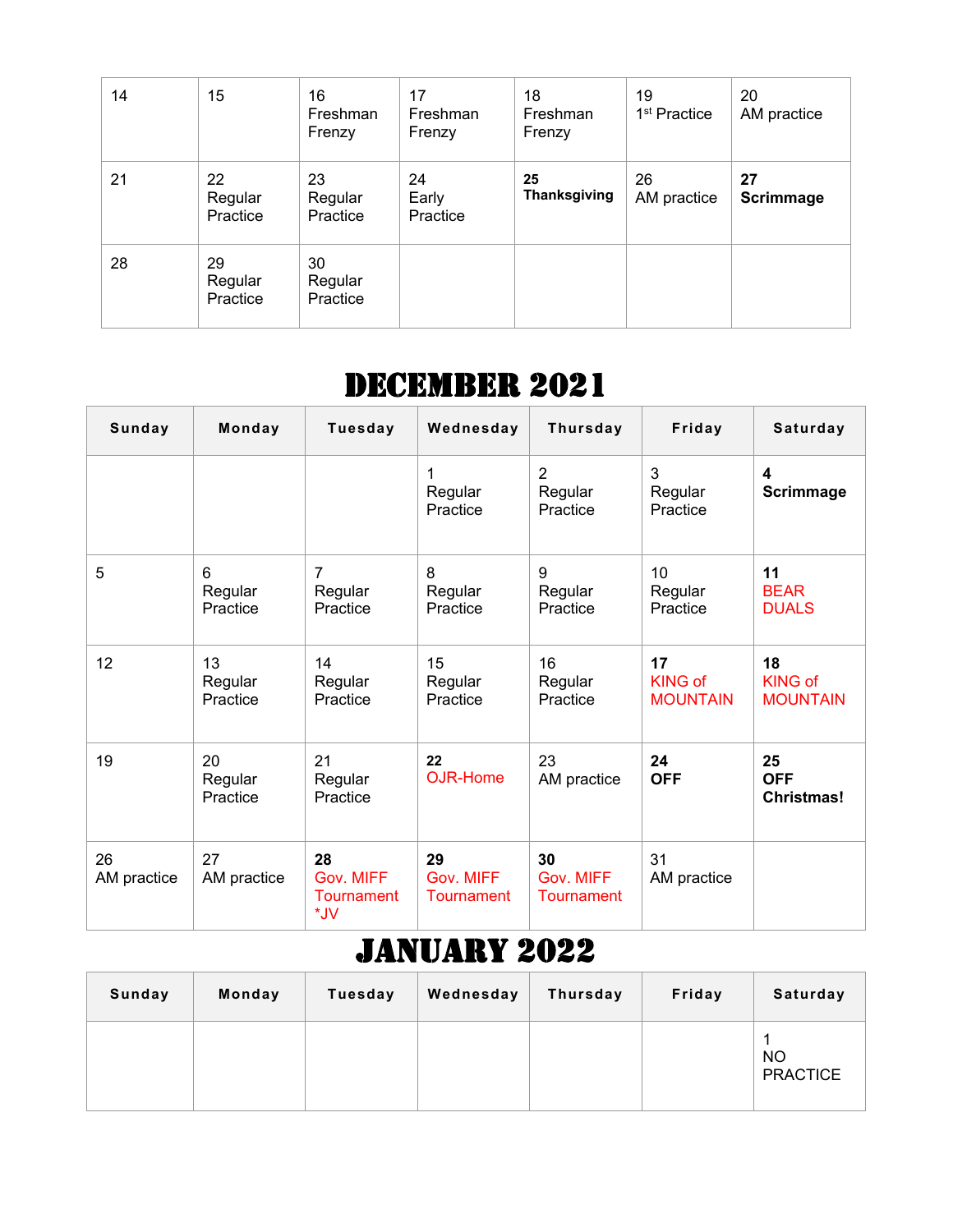| 2                | 3<br>Regular<br>Practice  | 4<br>Regular<br>Practice       | 5<br>@ Spring-<br>Ford              | 6<br>Regular<br>Practice  | 7<br>Regular<br>Practice  | 8<br>Parkland<br><b>Duals</b>               |
|------------------|---------------------------|--------------------------------|-------------------------------------|---------------------------|---------------------------|---------------------------------------------|
| 9                | 10<br>Regular<br>Practice | 11<br><b>Exeter HS</b><br>Away | $12 \,$<br><b>Methacton</b><br>Home | 13<br>Regular<br>Practice | 14<br>Regular<br>Practice | 15<br><b>ETR</b>                            |
| 16<br><b>ETR</b> | 17<br>Regular<br>Practice | 18<br>Regular<br>Practice      | 19<br><b>Perk Valley</b><br>Home    | 20<br>Regular<br>Practice | 21<br>Regular<br>Practice | 22<br>PAC Tourn.                            |
| 23               | 24<br>Regular<br>Practice | 25<br>Regular<br>Practice      | 26<br>$^{\copyright}$<br>Norristown | 27<br>Regular<br>Practice | 28<br>Regular<br>Practice | 29<br><b>SENIOR</b><br><b>NIGHT!</b><br>6pm |

# FEBRUARY 2022

| <b>Sunday</b> | Monday                    | Tuesday                   | Wednesday                 | <b>Thursday</b>           | Friday                  | Saturday               |
|---------------|---------------------------|---------------------------|---------------------------|---------------------------|-------------------------|------------------------|
| 30            | 31                        | 1                         | $\overline{2}$            | 3                         | $\overline{\mathbf{4}}$ | 5                      |
|               | Regular                   | Regular                   | Regular                   | Regular                   | <b>District</b>         | <b>District</b>        |
|               | Practice                  | Practice                  | Practice                  | Practice                  | <b>Duals</b>            | <b>Duals</b>           |
| 6             | 7                         | 8                         | 9                         | 10                        | 11                      | 12                     |
|               | Regular                   | Regular                   | Regular                   | <b>TEAM</b>               | <b>TEAM</b>             | <b>TEAM</b>            |
|               | Practice                  | Practice                  | Practice                  | <b>STATES</b>             | <b>STATES</b>           | <b>STATES</b>          |
| 13            | 14                        | 15                        | 16                        | 17                        | 18                      | 19                     |
|               | Regular                   | Regular                   | Regular                   | Regular                   | Regular                 | Regular                |
|               | Practice                  | Practice                  | Practice                  | Practice                  | Practice                | Practice               |
| 20            | 21<br>Regular<br>Practice | 22<br>Regular<br>Practice | 23<br>Regular<br>Practice | 24<br>Regular<br>Practice | 25<br><b>Districts</b>  | 26<br><b>Districts</b> |

## **MARCH 2022**

| Sunday | Monday                        | Tuesday                 | Wednesday               | Thursday                | Friday                             | Saturday                           |
|--------|-------------------------------|-------------------------|-------------------------|-------------------------|------------------------------------|------------------------------------|
| 27     | 28<br>Post season<br>practice | Post season<br>practice | Post season<br>practice | Post season<br>practice | 4<br><b>SE</b><br><b>REGIONALS</b> | 5<br><b>SE</b><br><b>REGIONALS</b> |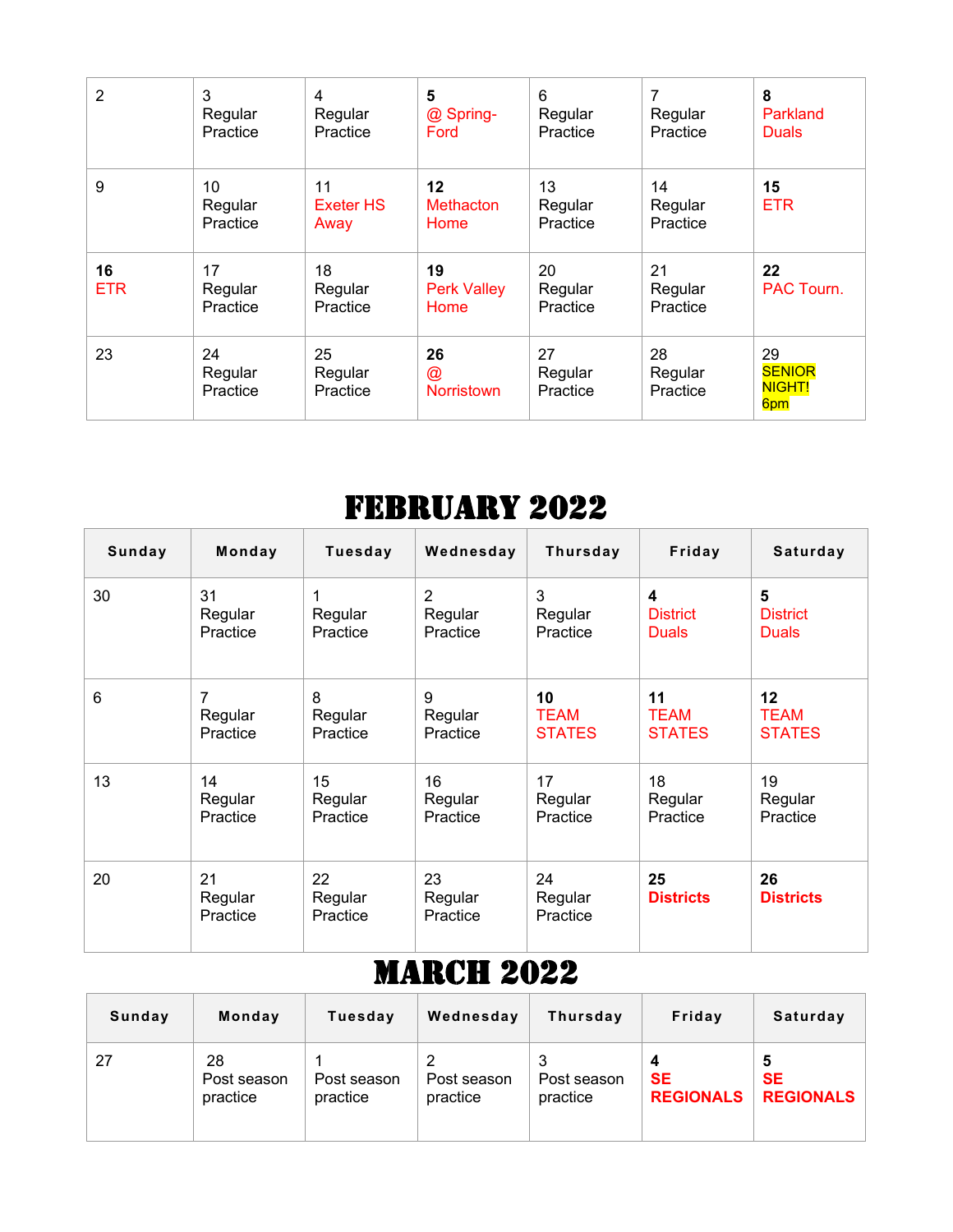| $\,6$ | $\overline{7}$<br>Post season<br>practice | 8<br>Post season<br>practice | 9<br>Post season<br>practice | 10<br><b>PIAA</b><br><b>STATES</b> | 11<br><b>PIAA</b><br><b>STATES</b> | 12<br><b>PIAA</b><br><b>STATES</b> |
|-------|-------------------------------------------|------------------------------|------------------------------|------------------------------------|------------------------------------|------------------------------------|
| 13    | 14                                        | 15                           | 16                           | 17                                 | 18                                 | 19                                 |
| 20    | 21                                        | 22                           | 23                           | 24                                 | 25                                 | 26                                 |
| 27    | 28                                        | 29                           | 30                           | 31                                 |                                    |                                    |

# BOYERTOWN Wrestling PARENT'S HONOR CODE

o I understand and endorse the purpose of our program: *To help each wrestler become a person of integrity who will lead, be responsible, and change the world for good.*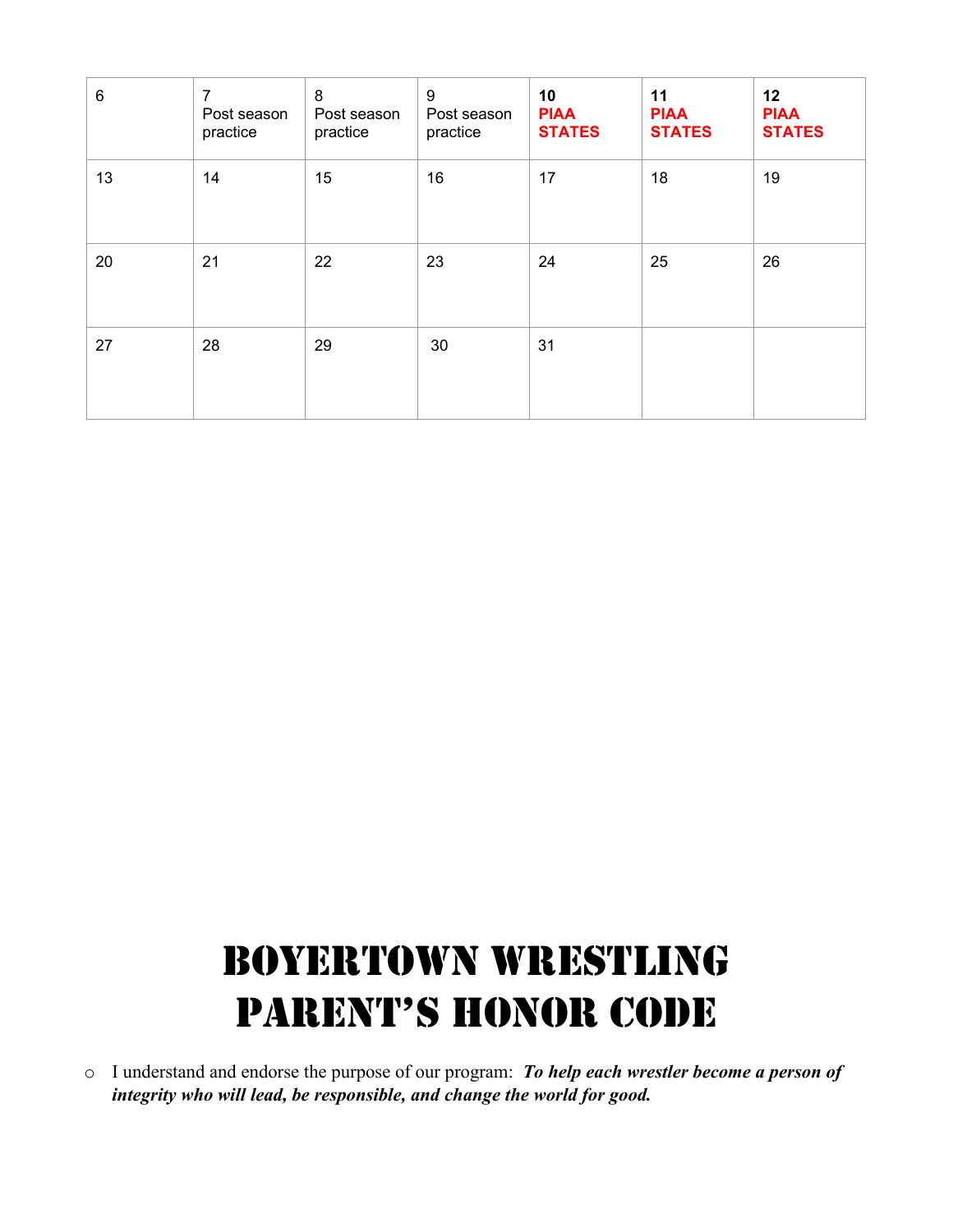- $\circ$  I will support the coaches by applauding behaviors in my child and teammates that demonstrate characteristics of integrity, empathy, sacrifice, and responsibility.
- o I will acknowledge and appreciate every wrestler's growth towards maturity and efforts toward establishing stronger relationships with teammates, coaches, and themselves.
- o I will affirm my child and teammates when good character, healthy sportsmanship, and others-centered behaviors are displayed. I will not only praise athletic performance or a victory.
- o I will serve as a role model for our players by talking politely and acting courteously towards coaches, officials, other parents, visiting team parents, and spectators at practices, competitions, and meetings.
- o I will model good sportsmanship, acknowledge and applaud the efforts of team members and opponents, accept defeat graciously by congratulating the members of the opposing team on a competition well done, and support the team regardless of how much or how little my child competes or what the win-loss record is.
- o I will encourage my child and his teammates with positive statements, even when they make mistakes. I will remember that at every practice they are growing physically and emotionally, are learning moral and ethical lessons and are developing character.
- o I will refrain from boasting about my child's accomplishments.
- o When problems or questions arise, I will have my child present the problem to the coach, knowing that this develops self-advocacy. After they meet with the coach, if the issue requires more clarity, I will contact the coach.

*Because I am a parent with the power, position, and platform to make a positive difference in the lives of all wrestlers, I commit to this honor code. When failing to live up to these standards, I will allow for accountability and take responsibility for my actions.*

 $\mathcal{L}_\text{max}$  , and the contract of the contract of the contract of the contract of the contract of the contract of the contract of the contract of the contract of the contract of the contract of the contract of the contr

(Signature) (Date)

# CONTACT INFORMATION

**Wrestler's Name** \_\_\_\_\_\_\_\_\_\_\_\_\_\_\_\_\_\_\_\_\_\_\_\_\_\_\_\_\_\_\_\_\_\_\_\_\_\_\_\_\_\_\_\_\_\_\_\_\_\_\_\_\_\_\_\_\_\_

Wrestler's Primary #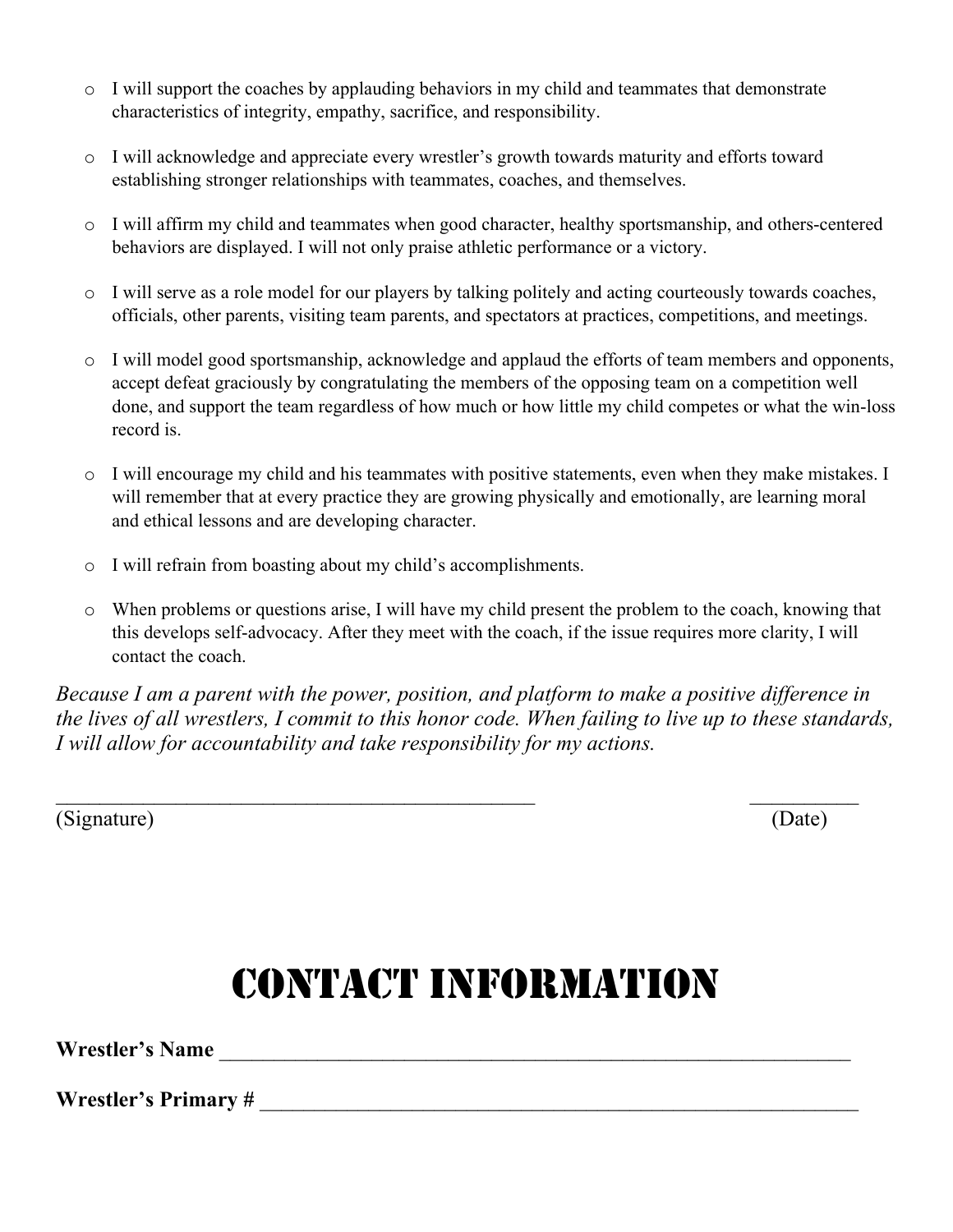| <b>Parent/Guardian Name(s)</b> |      |      |       |  |  |  |  |  |  |
|--------------------------------|------|------|-------|--|--|--|--|--|--|
| Parent/Guardian Primary #      |      |      |       |  |  |  |  |  |  |
| <b>Home Address</b>            |      |      |       |  |  |  |  |  |  |
| <b>Email Address</b>           |      |      |       |  |  |  |  |  |  |
| <b>Best Way to Contact You</b> | Call | Text | Email |  |  |  |  |  |  |

# BOYERTOWN Wrestling PARENT'S HONOR CODE

o I understand and endorse the purpose of our program: *To help each wrestler become a person of integrity who will lead, be responsible, and change the world for good.*